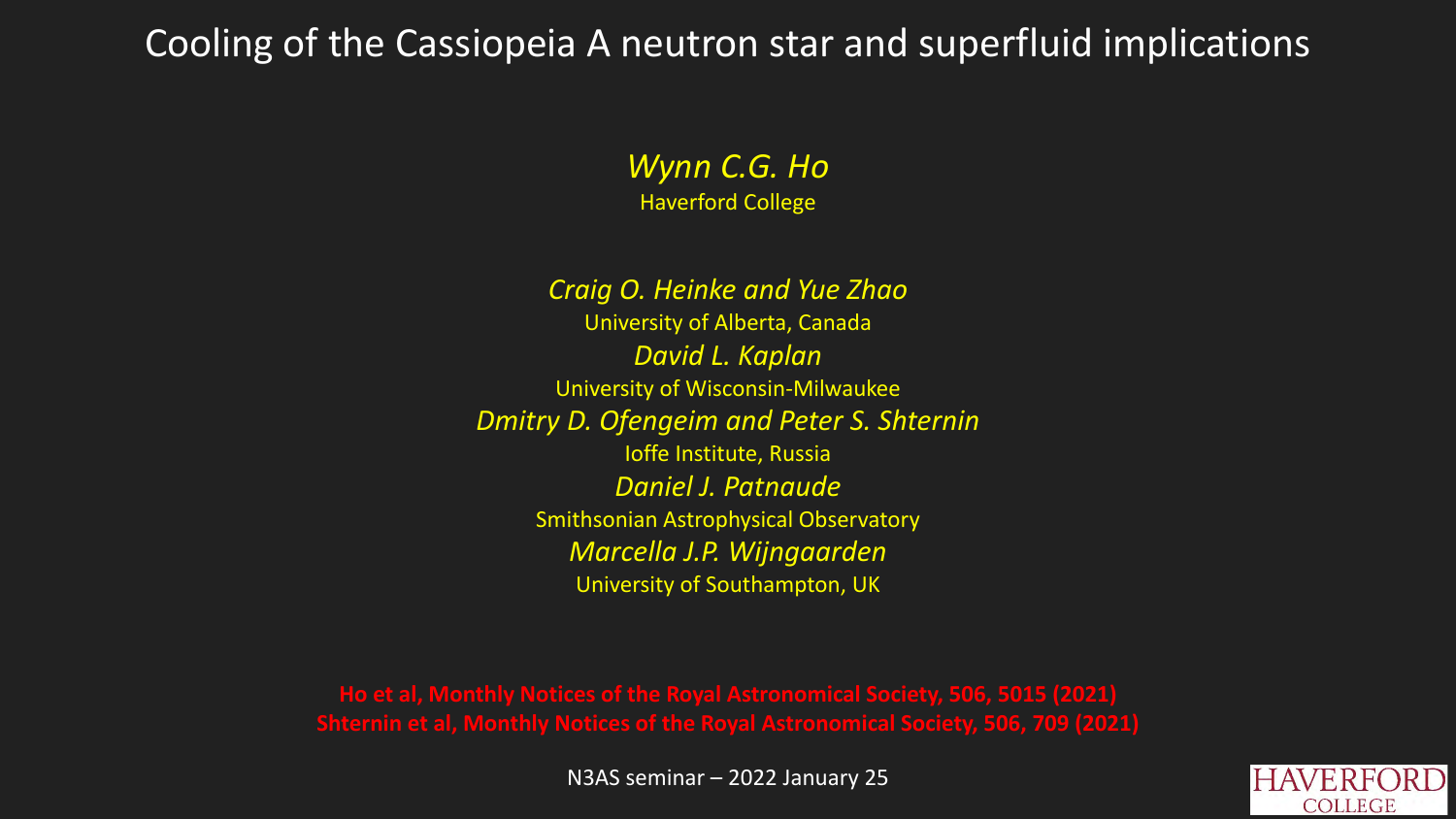# **Outline**

- Observations of cooling of the neutron star in Cassiopeia A (Cas A)
- Introduction to neutron star cooling theory o superfluidity and superconductivity o application to Cassiopeia A
- Summary

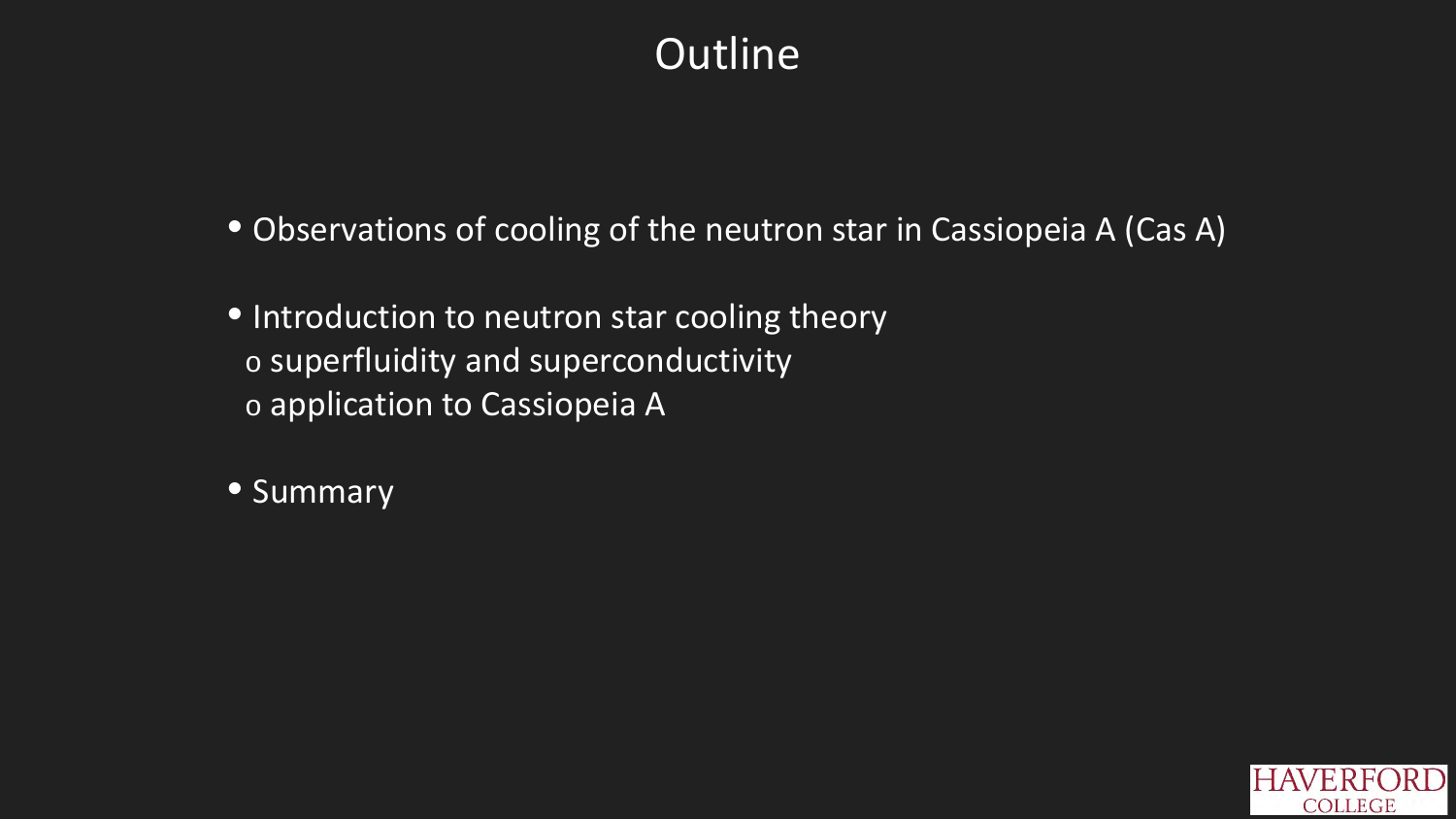### Cassiopeia A supernova remnant and neutron star

NASA/Chandra -

#### *Chandra* graded

- 2000 Jan
- 2002 Feb
- 2004 Feb
- 2007 Dec • 2009 Nov
- 2010 Nov

•≈1681: supernova (age ≈ **340 yr**; Fesen+2006)

- •1999: **non-pulsed** X-ray source discovered in *Chandra* first light (Tananbaum)
- •2009: identified as neutron star, **youngest** known (WH+Heinke)
- •2010: **rapid cooling** measured (Heinke+WH)
- •2011: rapid cooling due to **superfluid-superconductor** (Shternin,WH+; Page,Prakash,Lattimer,Steiner)

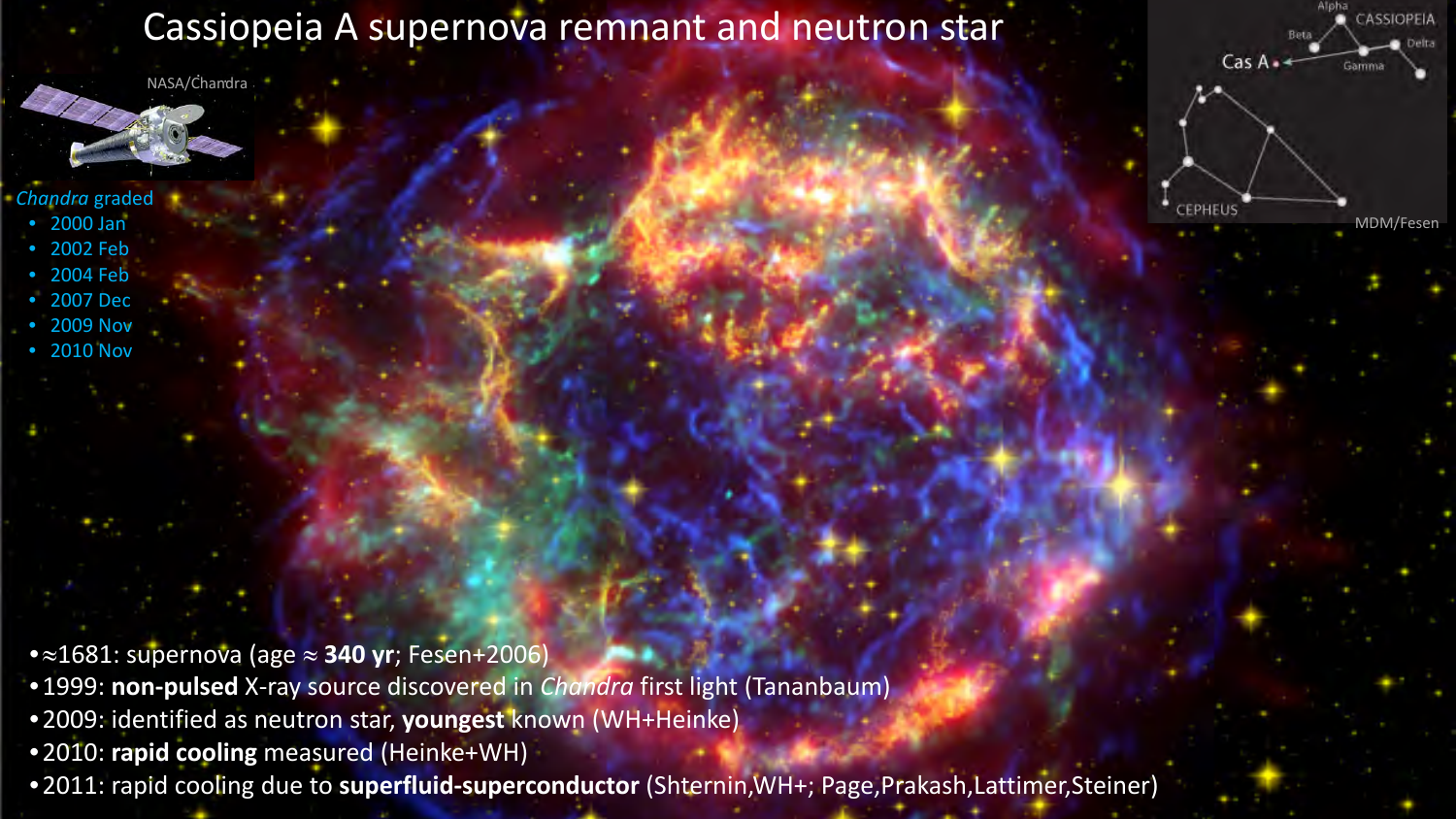## Mass and radius of Cassiopeia A neutron star

NASA/Chandra -

#### *Chandra* graded

- 2000 Jan
- 2002 Feb
- 2004 Feb
- 2007 Dec
- 2009 Nov
- 2010 Nov
- 2012 May
- 2013 May
- 2014 May
- 2015 Apr
- 2016 Oct
- 2017 May • 2018 May
- 2019 May  $\frac{6}{10}$  $10 0.5$  $E$  (keV)

Fit X-ray spectra with model spectrum: • interstellar absorption  $N_{\rm H}$ •neutron star atmosphere *T*, *d*, *M*, *R*

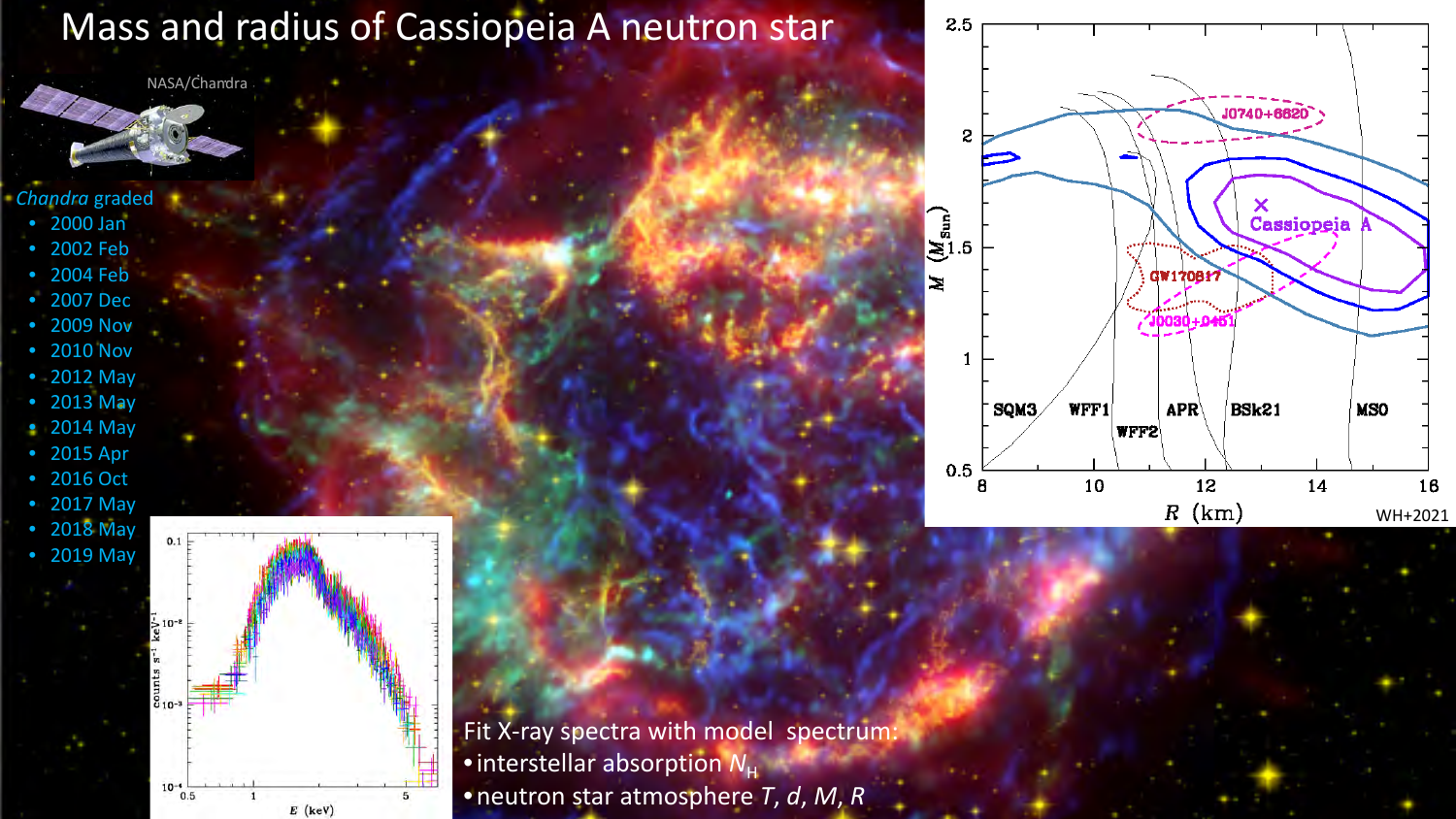## Cooling of Cassiopeia A neutron star

NASA/Chandra -

### *Chandra* graded

- 2000 Jan
- 2002 Feb
- 2004 Feb
- 2007 Dec
- 2009 Nov
- 2010 Nov
- 2012 May
- 2013 May
- 2014 May
- 2015 Apr
- 2016 Oct
- 2017 May
- 2018 May
- 2019 May

• 14  $T_s$  over 19 years: cooling rate 2.2  $\pm$  0.2% or 2.8  $\pm$  0.3% per decade • interstellar absorption  $N<sub>H</sub>$  = **constant** 

•neutron star atmosphere *T*, *d*, *M*, *R*



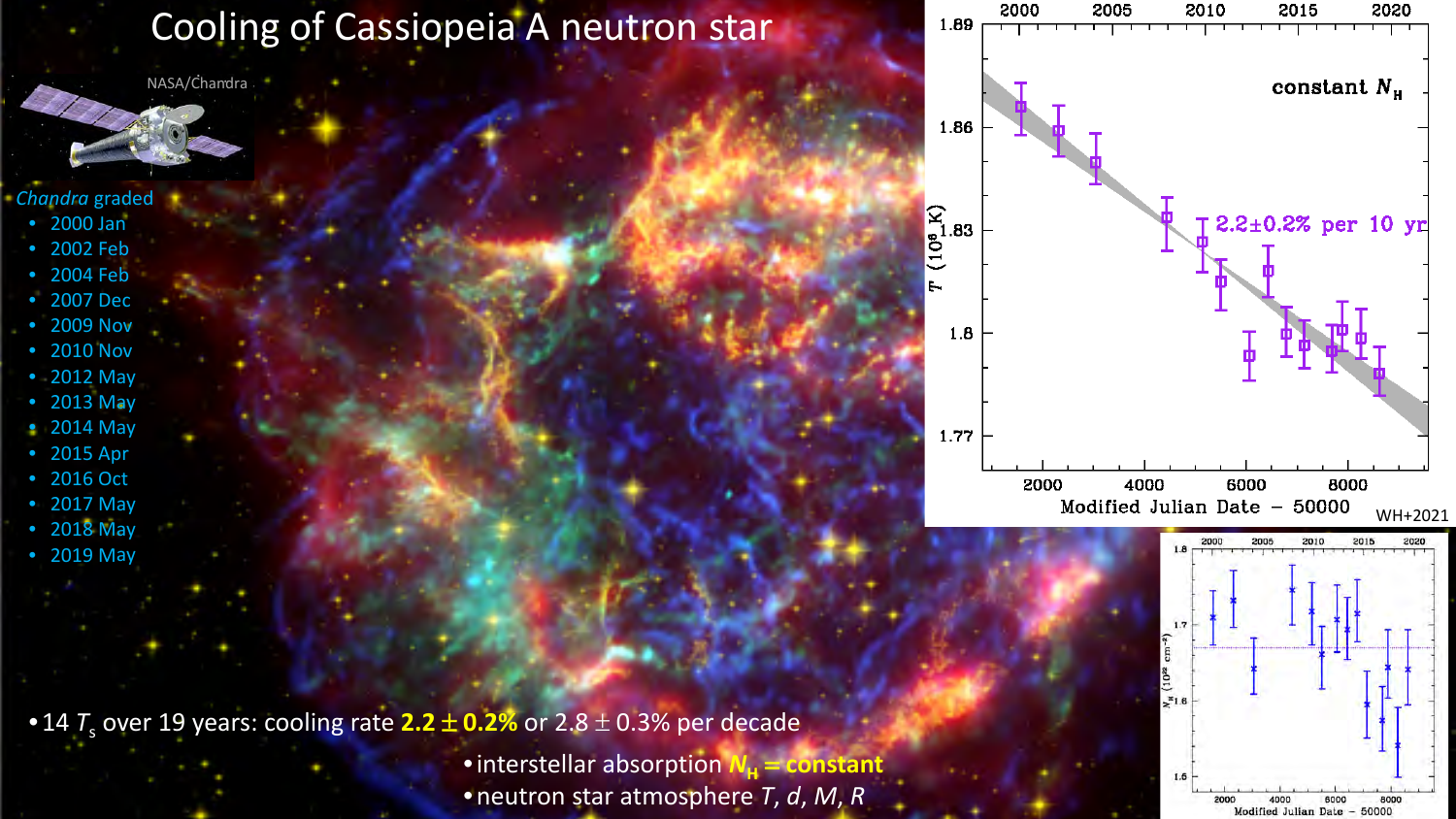## Cooling of Cassiopeia A neutron star

NASA/Chandra -

### *Chandra* graded

- 2000 Jan
- 2002 Feb
- 2004 Feb
- 2007 Dec
- 2009 Nov
- 2010 Nov
- 2012 May
- 2013 May
- 2014 May
- 2015 Apr
- 2016 Oct
- 2017 May
- 2018 May
- 2019 May

• 14  $T_s$  over 19 years: cooling rate 2.2  $\pm$  0.2% or 2.8  $\pm$  0.3% per decade

• interstellar absorption  $N_H$  = **variable** •neutron star atmosphere *T*, *d*, *M*, *R*



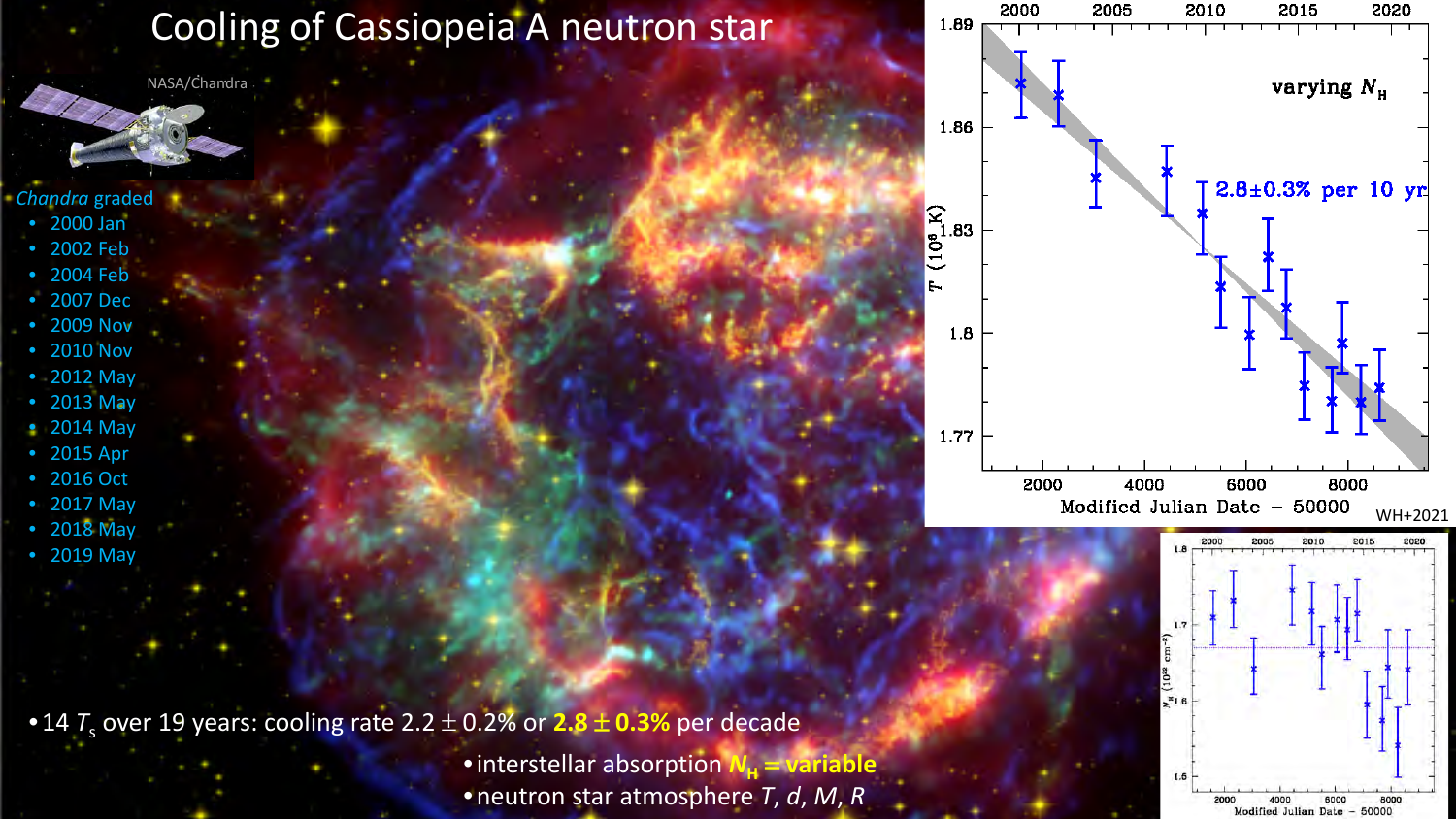## Cooling of Cassiopeia A neutron star

NASA/Chandra -

### *Chandra* graded

- 2000 Jan
- 2002 Feb
- 2004 Feb
- 2007 Dec
- 2009 Nov
- 2010 Nov
- 2012 May
- 2013 May
- 2014 May
- 2015 Apr
- 2016 Oct
- 2017 May
- 2018 May
- 2019 May
- *Chandra* subarray
- 2006 Oct
- 2012 May
- 2015 Apr
- 2020 May
- 14  $\overline{T}_s$  over 19 years: cooling rate 2.2  $\pm$  0.2% or 2.8  $\pm$  0.3% per decade
- 3  $T_s$  over 9 years:  $<$  2.4% or  $<$  3.3% [Posselt+Pavlov 2018]
- •4  $T_s$  over 14 years: 1.2  $\pm$  0.3% or 2.2  $\pm$  0.4%

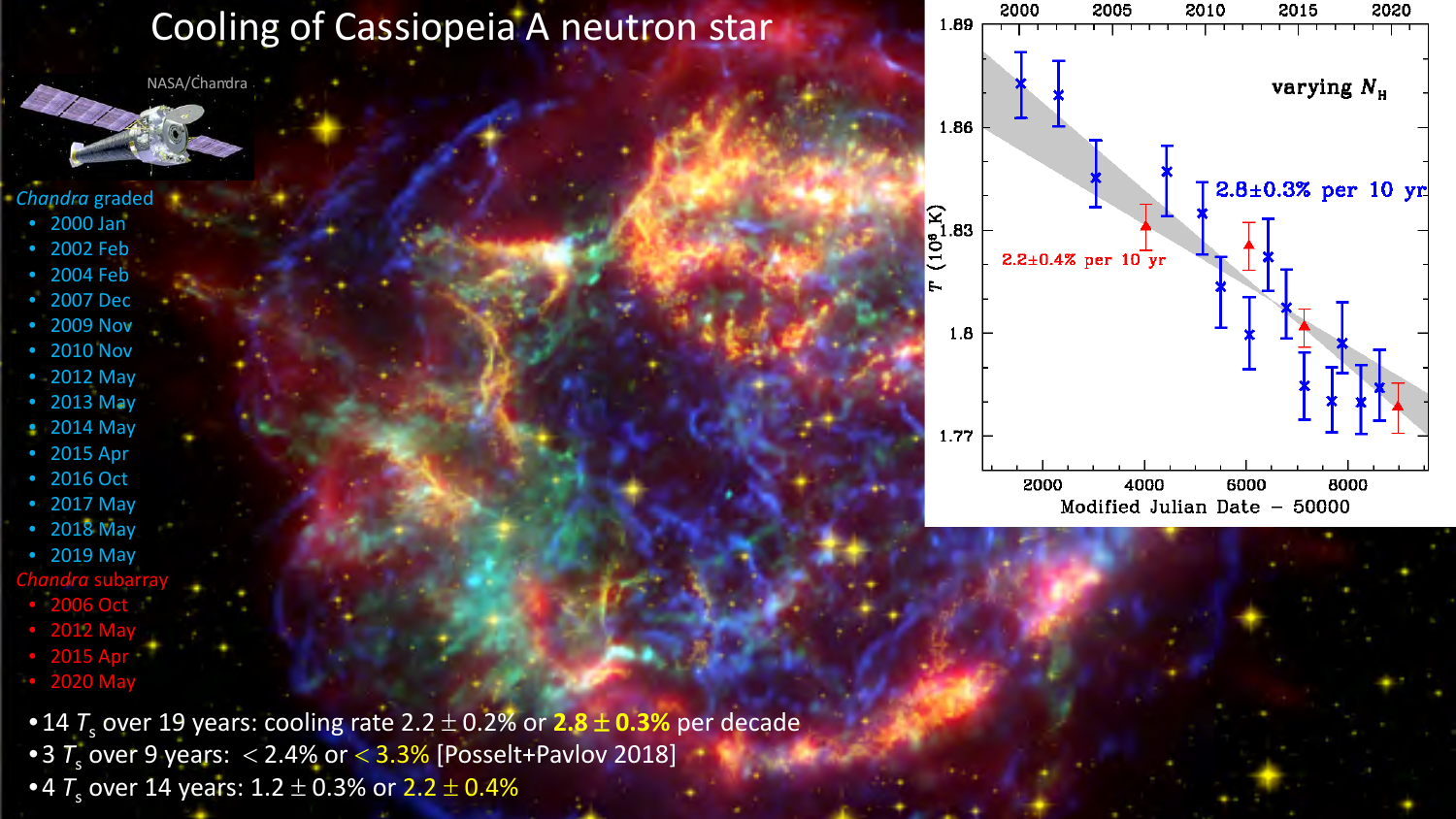## Introduction to neutron star cooling theory

- Microphysics of neutron star cooling
	- <sup>o</sup> heat capacity *C*
	- <sup>o</sup> thermal conductivity *K*
	- $\circ$  (neutrino) emissivity
- Effects on microphysics
	- <sup>o</sup> proton fraction
	- <sup>o</sup> particle species
	- <sup>o</sup> superfluidity and superconductivity [eg WH+2015; Beloin,Han+2017,2018]
- Stages of thermal evolution 1) relaxation to isothermal interior

*t*relax ∼ (*C* / *K*) *L*<sup>2</sup> ∼ 10 – 100 yr

2) early cooling when hot by neutrinos  $dT/dt \approx -\varepsilon_v / C$ 



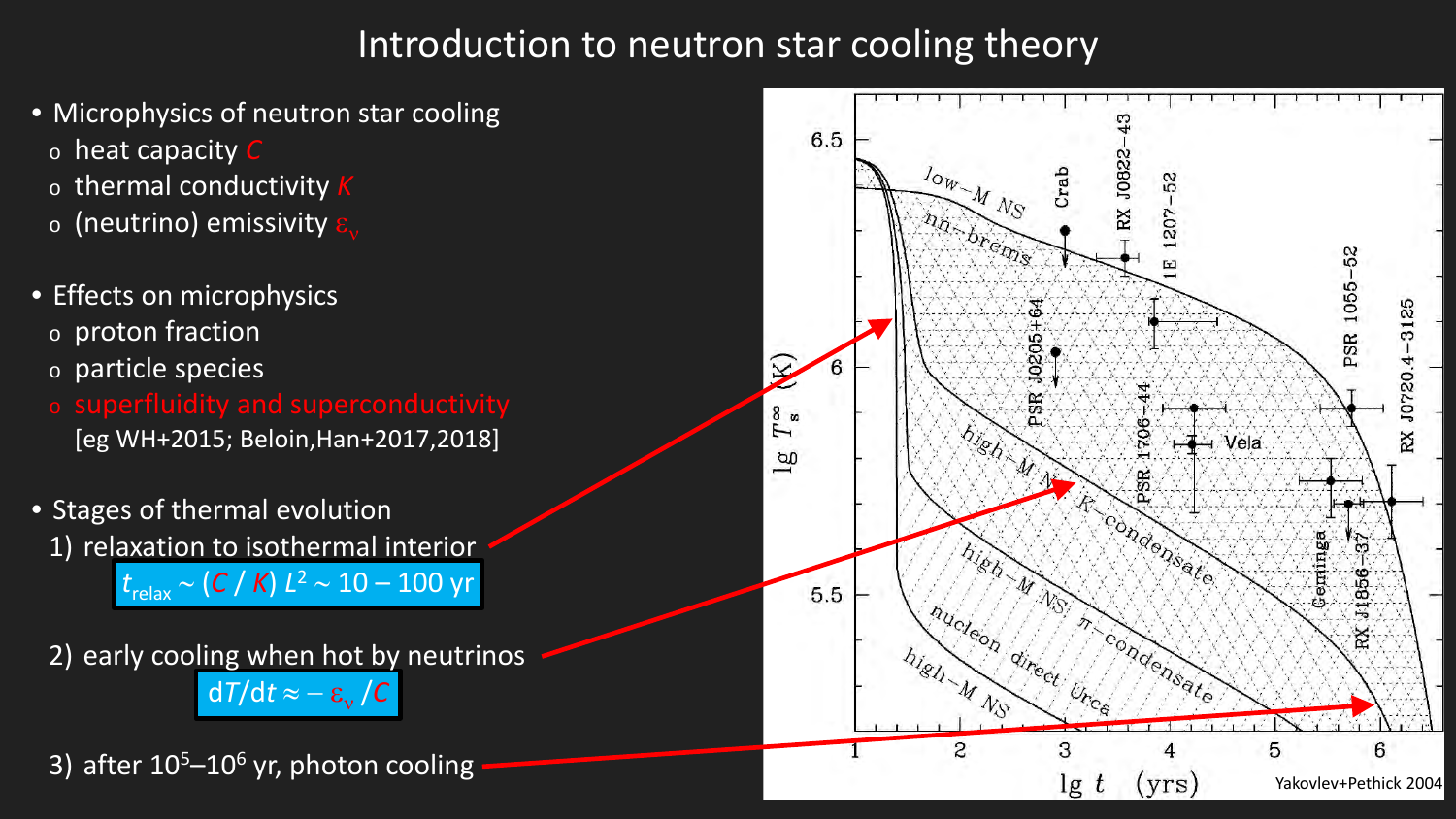## Superfluidity and superconductivity in neutron stars

 $0.6$ 

 $(XeV)$ 

 $0.2$ 

- Matter becomes sf/sc (Cooper paired) when  $T < T_c(\Delta)$ [eg works by Carlson, Gandolfi, Gezerlis, Reddy]
- Pairing energy  $\Delta(k_F)$  where  $k_F \propto n^{1/3}$ from nuclear theory
- 3 pairing types in neutron stars:  $\circ$  core – proton singlet <sup>1</sup>S<sub>0</sub>  $\circ$  core – neutron triplet  ${}^{3}P_{2}$ <sup>-3</sup> $F_{2}$  $\circ$  inner crust-core – neutron singlet <sup>1</sup>S<sub>0</sub>
- Cooling effects of superfluid/superconductor: 1) suppress (sf/sc) nucleon processes 2) extra neutrino emission channel CPF,  $n+n\rightarrow v+v$ 
	- $\circ$  proton singlet in core slower cooling (1)  $\circ$  neutron triplet in core – faster cooling (2)  $\circ$  neutron singlet in crust – faster cooling (2)

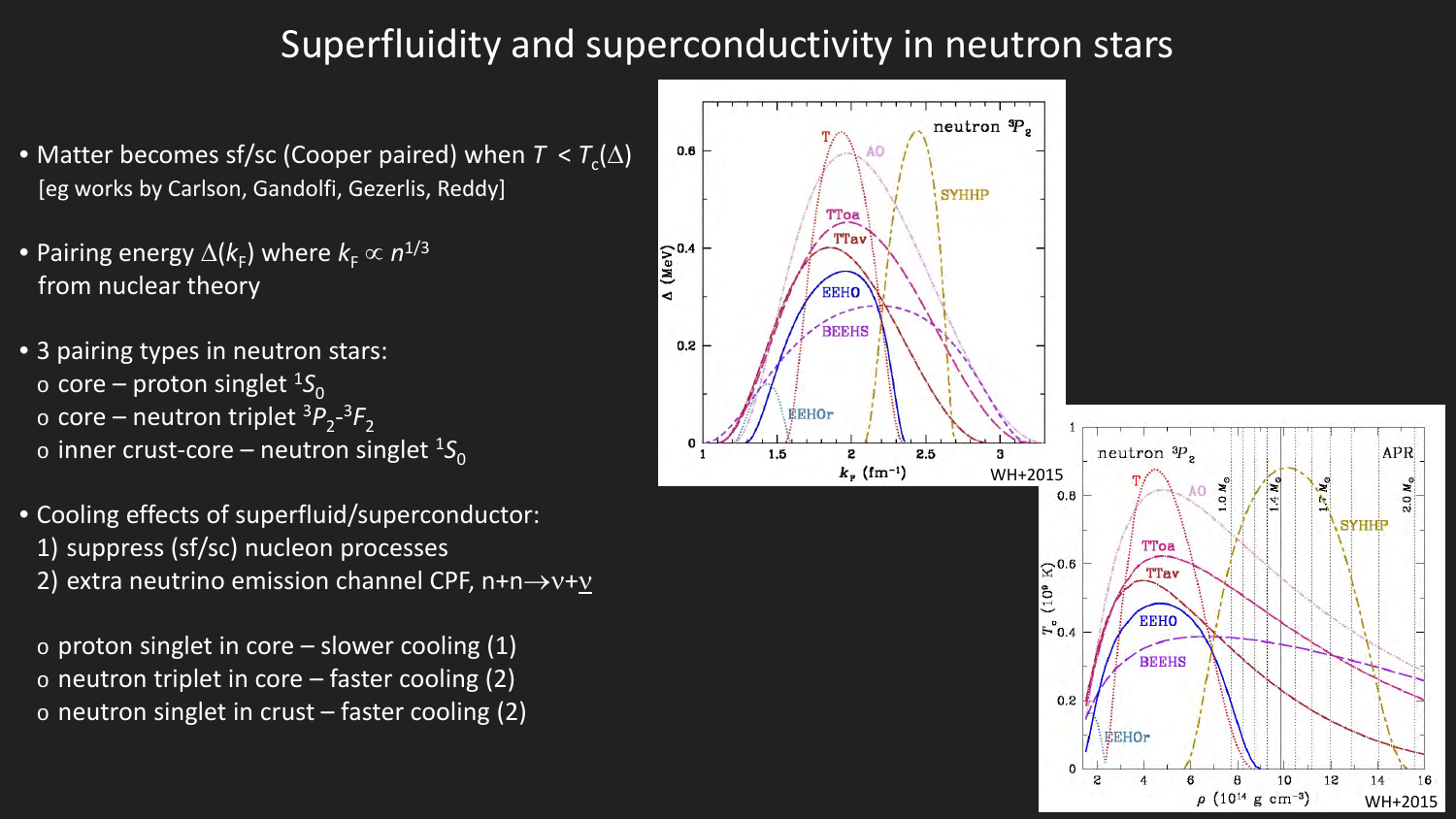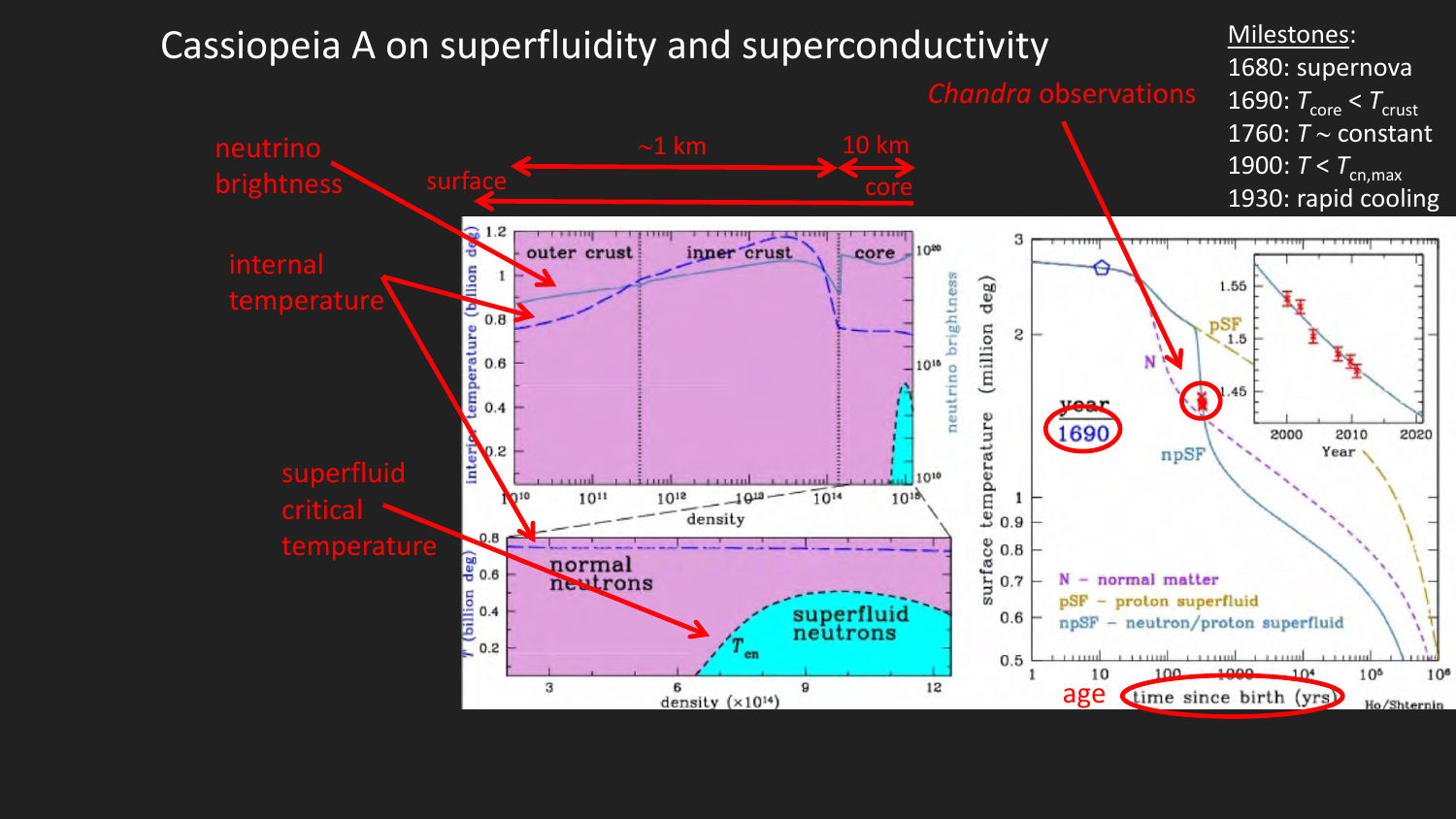

• Effects of superfluid/superconductor: 1) suppress (sf/sc) nucleon processes  $\frac{10.8}{30.6}$  normal .WH+2021 for new constraints

 $\circ$  proton singlet in core – slower  $\circ$  neutron triplet in core – faster  $\circ$  neutron singlet in crust – faster